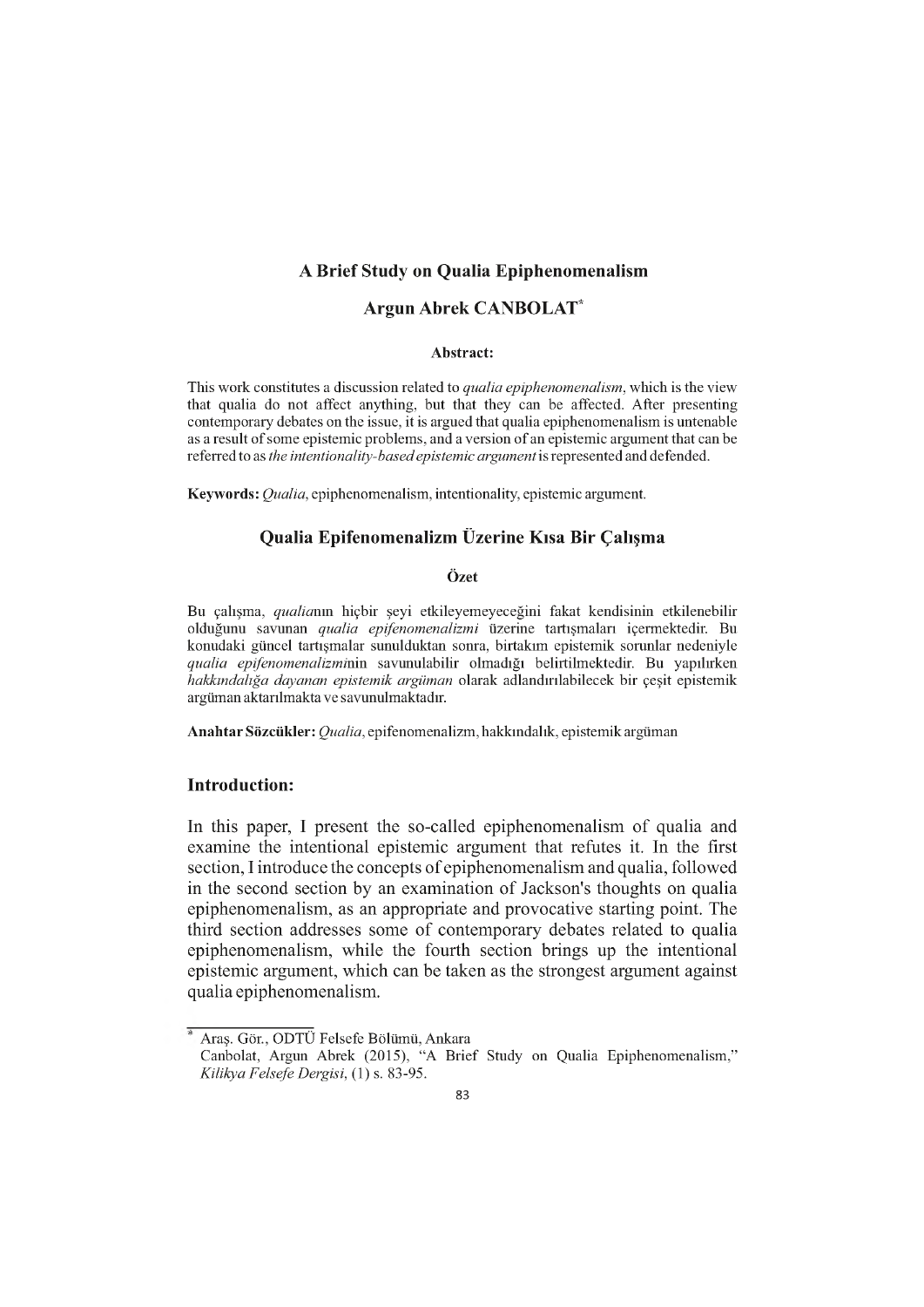## 1. Epiphenomenalism and Qualia:

This section begins with some general definitions as a starting point.<sup>1</sup> The first concept to be defined is 'epiphenomenalism,' according to which "physical states cause mental states but mental states do not cause anything" (Audi ed., 1995, p.598.).

Based on my intention to address the subject of epiphenomenal qualia, it is first necessary to provide the general definition of the meaning of the term qualia (singularly, quale). Qualia are:

[t]hose properties of mental states or events, in particular of sensations and perceptual states, which determine "what it is like" to have them. Sometimes 'phenomenal properties' and 'qualitative features' are used with the same meaning. The felt difference between pains and itches is said to reside in differences in their "qualitative character," i.e., the qualia *(ibid.,* p.666.).

Accordingly, epiphenomenal qualia can on whole be defined as qualia that have no causal efficacy.

## 2. Frank Jackson on Qualia:

Jackson identifies himself as a "qualia freak" (Jackson, 1982, p.127) but before articulating further on his not-so-rare rarity, he provides an example that summarizes his perspective:

Tell me everything physical there is to tell about what is going on in a living brain, the kind of states, their functional role, their relation to what goes on other times and in other brains...you won't have told me about the hurtfulness of pains, the itchiness of itches, pangs of jealousy, or about the characteristic experience of tasting a lemon, smelling a rose, hearing a loud noise or seeing the sky *(ibid.).*

 $<sup>1</sup>$  This form of opening may be thought of as misleading, however these definitions will</sup> help the reader form an easier understanding of the core of the problem. That said, it may still be argued that these definitions are modified or distorted by the arguments presented in this paper, although this is one side effect that I am willing to accept, as it may be that most philosophical papers suffer from this same side effect.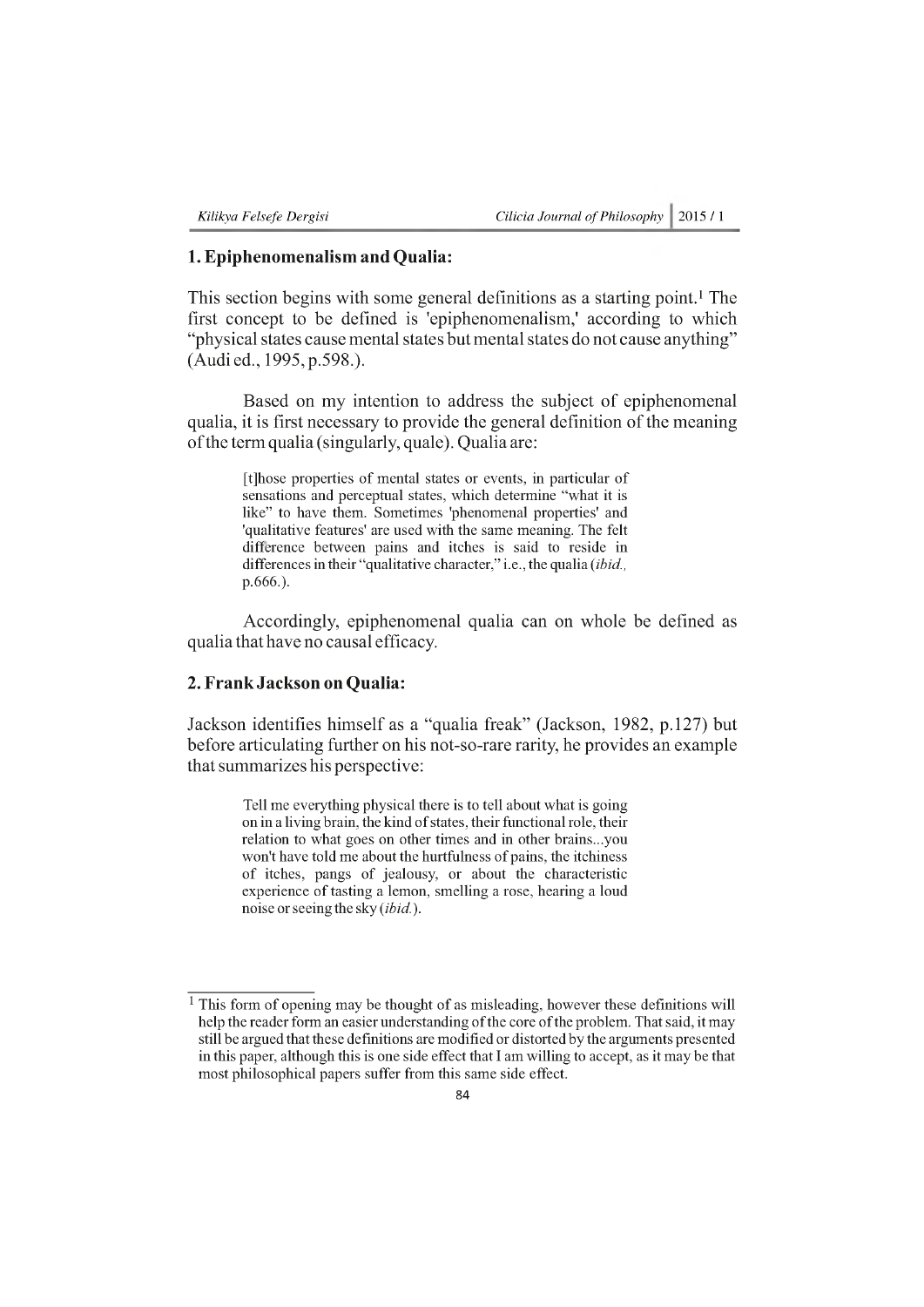Jackson admits that this view may not be intuitive for some thinkers, and accepting that further clarification may be needed, puts forward three arguments: (i) "The knowledge argument," (ii) "The modal argument," and (iii) the "What is it like to be' argument" (*ibid.*, pp. 128-132).<sup>2</sup> After raising these arguments, he says that he would try to propose that "the view that qualia are epiphenomenal is a perfectly possible one" *(ibid.,* p.128.).

# 2.1. The Epiphenomenal Oualia:

In the fourth section of his article, Jackson says that qualia are not causally related to the physical world, at least in some senses *(ibid.,* p.133). He states that he has almost nothing to say about two particular understandings: (i) that "mental states" do not affect the physical world, claiming that he is only interested in the fact that the existence or non-existence of some qualia changes nothing in the physical world; and (ii) that "mental states" do not affect anything i.e., they are efficient neither in mental nor in physical events. Referring to this issue, he says that some qualia may affect other mental events, but not physical events *(ibid..).* Jackson goes on to address other discussions and objections that counter his view, which is that physicalism cannot fully explain the phenomena and tha qualia are epiphenomenal. He replies to some possible objections, and in doing so, positions himself as an epiphenomenalist about qualia.

One objection asserts that when something hurts us, we try to avoid it, according to which the behavior, the physical event of avoiding pain, flows from the fact that the quale affects it (ibid..), however Jackson says that, "reversing] Hume, ... anything can fail to cause anything." This means that something may exist in the brain coefficient related to both the quale —the hurting— and the avoidance of the thing that hurts —the physical event *(ibid.).*

Another objection states the question and its answer as a counterargument: "How do we know that other people have qualia?" "We know since it can be inferred from their reactions to qualia." This is a false inference, according to Jackson *(ibid.),* as the true inference would be from the behaviors in reply to the brain processes that cause qualia. He provides the following example: Reading *The Times,* he is informed that Spurs won

<sup>&</sup>lt;sup>2</sup> I will not explicitly articulate on these arguments in this paper.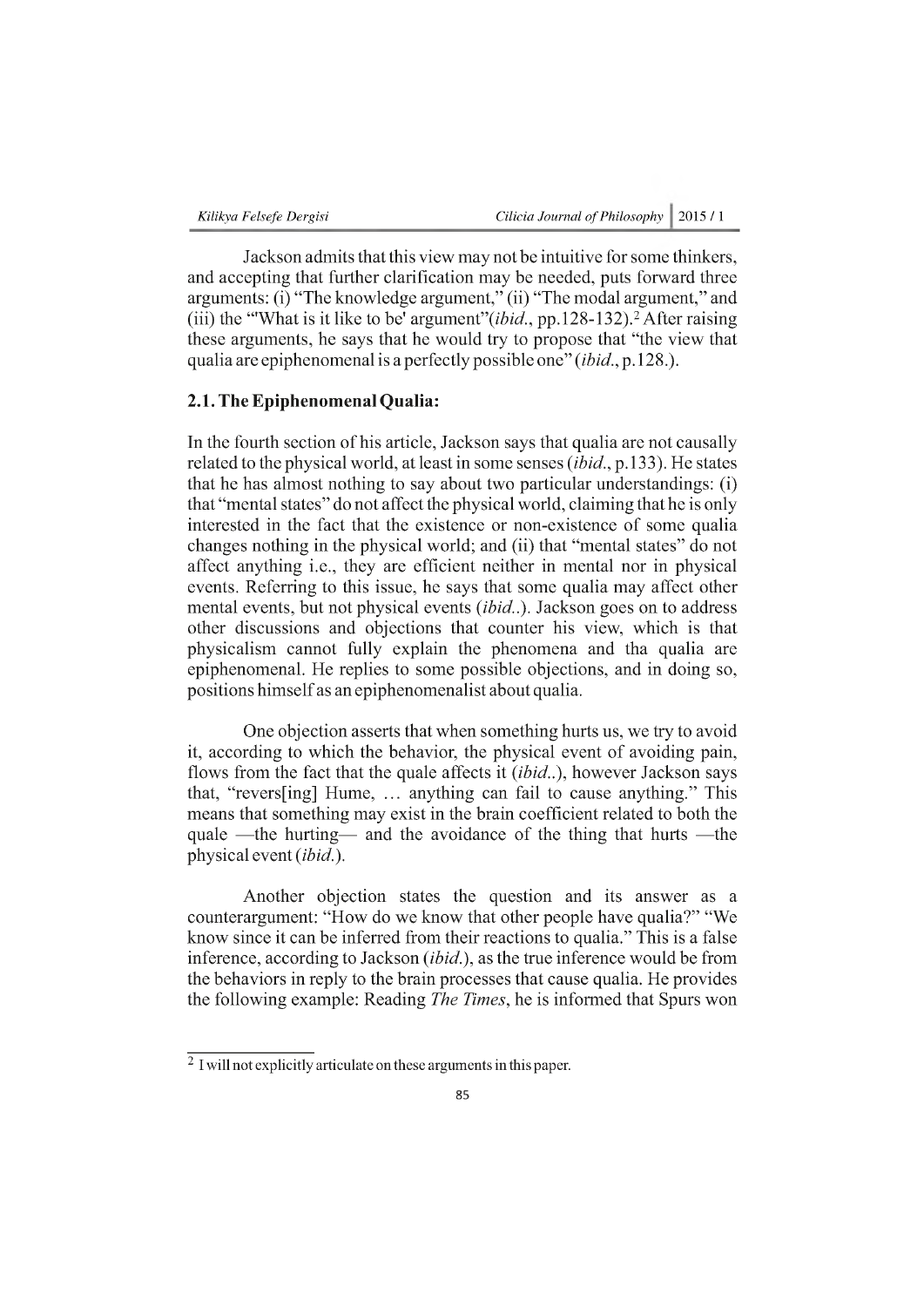the game; then he reads *The Telegraph* and sees the same news. He does not infer that *The Telegraph* has taken the news from *The Times,* as the correct inference would be to the reporters, who were sent to the game to report back to the paper *(ibid.,* pp.134,135). This example shows that two distinct events —the news— can come from the same cause —referring to the brain processes— but one may not, or rather does not, affect the other in any  $\text{wav.}^{3-4}$ 

# 3. Debates on Qualia Epiphenomenalism:

Hans Muller argues against epiphenomenal qualia (Muller, 2008, pp.85 90), restating two points raised by Jackson, that (i) qualia's existence or nonexistence does not affect the physical realm, and that (ii) qualia may affect other mental states, but not physical ones. Muller then argues that Jackson himself contradicts these two theses when arguing that he has the experience of qualia *(ibid.,* p.85), suggesting the following:

[t]he introspective (mental) act of noticing the reality of the experience of quale is in fact the cause of the behaviour of asserting 'I just experienced a quale' or, more generally, 'Qualia exists' *(ibid.,* pp.85,86).

Muller continues by revisiting of Jackson's arguments against nonepiphenomenal qualia, and suggests that none of the arguments falsify his claim.

Jackson says that the quale of pain and a person's actions aimed at avoiding that pain are caused by the same brain process, rather than the quale of pain *causing* the behavior *(ibid.,* p.86). Muller responds by stating that he was convinced by this argument and was so for years, but claims that it is not intuitive, and is also seemingly false. If we consider a counterfactual example, he says, this would be apparent. Let us say, for example, that a certain brain state that causes both the pain quale and the avoidace behaviour affected only the behavior, and not the emergence of quale. In such a case, the person affected by the stimulus avoids the cause and may, for example, shout "ouch." However, he does not have the quale of this, so when we ask him if he had felt pain, he would say "no," he had not. From

 $\frac{3}{3}$  The common physical cause reply will be considered in detail in section four. <sup>4</sup> I declined from including the objection from evolution, in that it has little to do with

the current discussion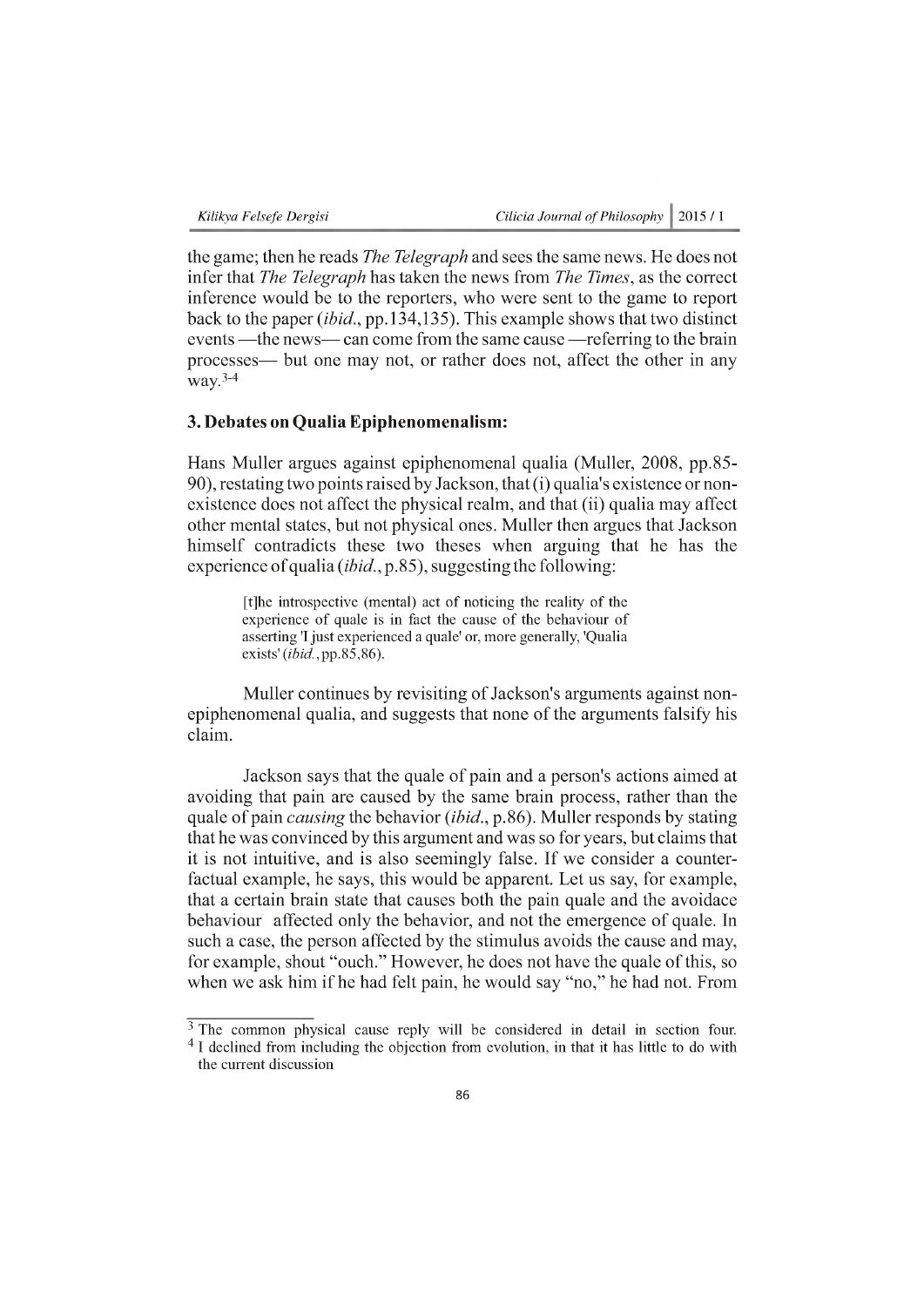this, Muller concludes that the quale affects something that is — at minimum— the "verbal report of the subjective experience of pain or 'ouchiness;'" namely, the verbal report of the existence of the particular quale *(ibid.).* That said, it may be stated that one possible scenario is that "the causal pathway from the brain state to the quale is somehow disrupted, but not the pathway to the behavior *(w hether verbal or not)."* The oddness is still something to be coped with, since when the supposed agent thinks about the reason for his avoidance of the stimulus, he would not find one, meaning that the avoidance would be no more than a reflexive act, and would lack any meaningful content, which seems quite ridiculous. 5

Another objection asks the question of how can we be sure that other minds have qualia unless we believe that qualia have effects that we can observe and trace back to the cause? Jackson's answer to this is that every mental-including theory faces the same problem, and so it is not only a problem of how one can be sure about the existence of other minds. Muller tries to take this as relevant to his own objection to Jackson and paraphrases Jackson's example of news and newspapers. He states, the behavior of the person may be traced back to their brain states, concluding that if they have such a brain state, then they also have qualia, the cause of which is that brain state *(ibid.,* p.87). Muller says that this seems to be related to his objection that a verbal report on qualia is caused by the existence of qualia. He insists that saying "'I have qualia and they are causally inert'" means "falsifying that very claim via the act of asserting it" *(ibid.,* p.88).

Furthermore, Muller says that in spite of his objection, there may still be an escape point for epiphenomenalists by saying that the counterfactual example is impossible *(ibid..),* although this does not change anything. It can be said that when the corresponding brain state receives stimulus, it automatically causes quale. Here he quotes the comment of a referee:

To suggest otherwise is to deny that such a quale supervenes on the brain state, i.e. to hold that there could be a mental difference without a corresponding neurological difference, and that seems implausible (*ibid.*).

 $<sup>5</sup>$  Thanks to Dr. David Pitt, for his criticisms of the issue of the verbal report. You can</sup> always interchange the verbal report with the thinking of the agent so that this small problem does not arise in this sense.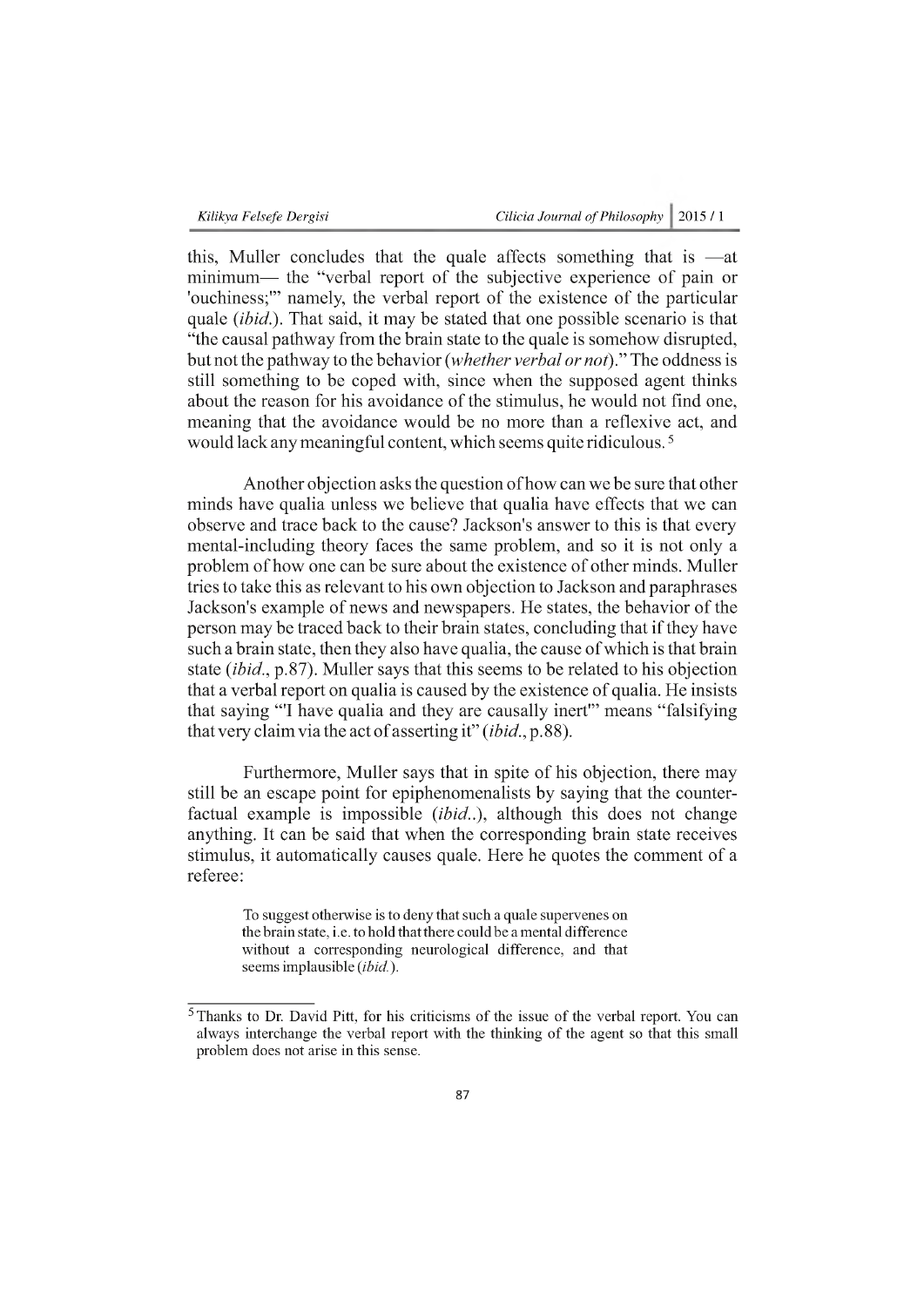|  | Kilikya Felsefe Dergisi |
|--|-------------------------|
|  |                         |

He states that the answer is quite a smart one, but that it does nothing to "help the epiphenomenalist case." The epiphenomenalists are already "committed to the purportedly implausible state of affairs" (ibid.). At this point he turns to the second thesis defended by Jackson, which suggests that a quale can affect *"other mental states*," but not physical ones. It would seem to be apparent to Muller that *other mental states* may be brain processes, and can, therefore, be physical *(ibid.,* p.89).6 Furthermore, Muller restates that verbal reports and other behaviors, such as reflecting upon a certain quale as real, and thinking that one must write something about it (and also to write it), are behaviours that are caused by that certain quale. None of Jackson's replies can be considered as counterarguments for Muller, as he thought *(ibid.,* pp.89,90). He concludes as such:

It is the epiphenomenalist who must meet burden.. .of making sense of a world in which qualia have the following four qualities: (1) they are real, (2) they have the capacity to cause other mental states, (3) they are potential objects of introspection, but (4) they do not have the capacity to contribute to causing behavior.... The whole point of my argument is that once we grant the properties 1-3 to qualia, it is not possible to deny them the capacity to cause behavior, especially verbal behavior.... Either qualia, *qua* the content of subjective experience, are potential objects of introspection or they are not. If they are, then they will make a difference to behaviour and hence to the physical world *(ibid.,* p.90).

### 3.1. Cavedon-Taylor Reply:

Cavedon-Taylor suggests that Muller lacks any understanding of Jackson's theory on epiphenomenal qualia, reasserting Jackson's argument and defending it against Muller's criticism (Cavedon-Taylor, 2009, pp.105 107). Cavedon-Taylor states that it is not the qualia itself that caused Jackson to write about it, but the *belief* in qualia, and that a verbal report can only be considered as proof of someone having a *belief*in the reported issue. In this regard, it would seem that for Cavedon-Taylor, qualia cause *belief* —which is a mental state *(ibid.,* pp.105,106). Cavedon-Taylor claims further that the argument put forward by Muller in the name of Jackson does not prove that taking the first and the third step leads to the fourth one, since according to Jackson, qualia do not do not have a direct effect on the physical but only the mental which can be a *belief (ibid.,* p.106.). On this issue, Cavedon-Taylor says the following:

<sup>6</sup> Thanks to Dr. David Pitt, who suggested that this may be a problem for Jackson, since following his analysis in this method raises the apparent question of, "Why is there anything mental at all?"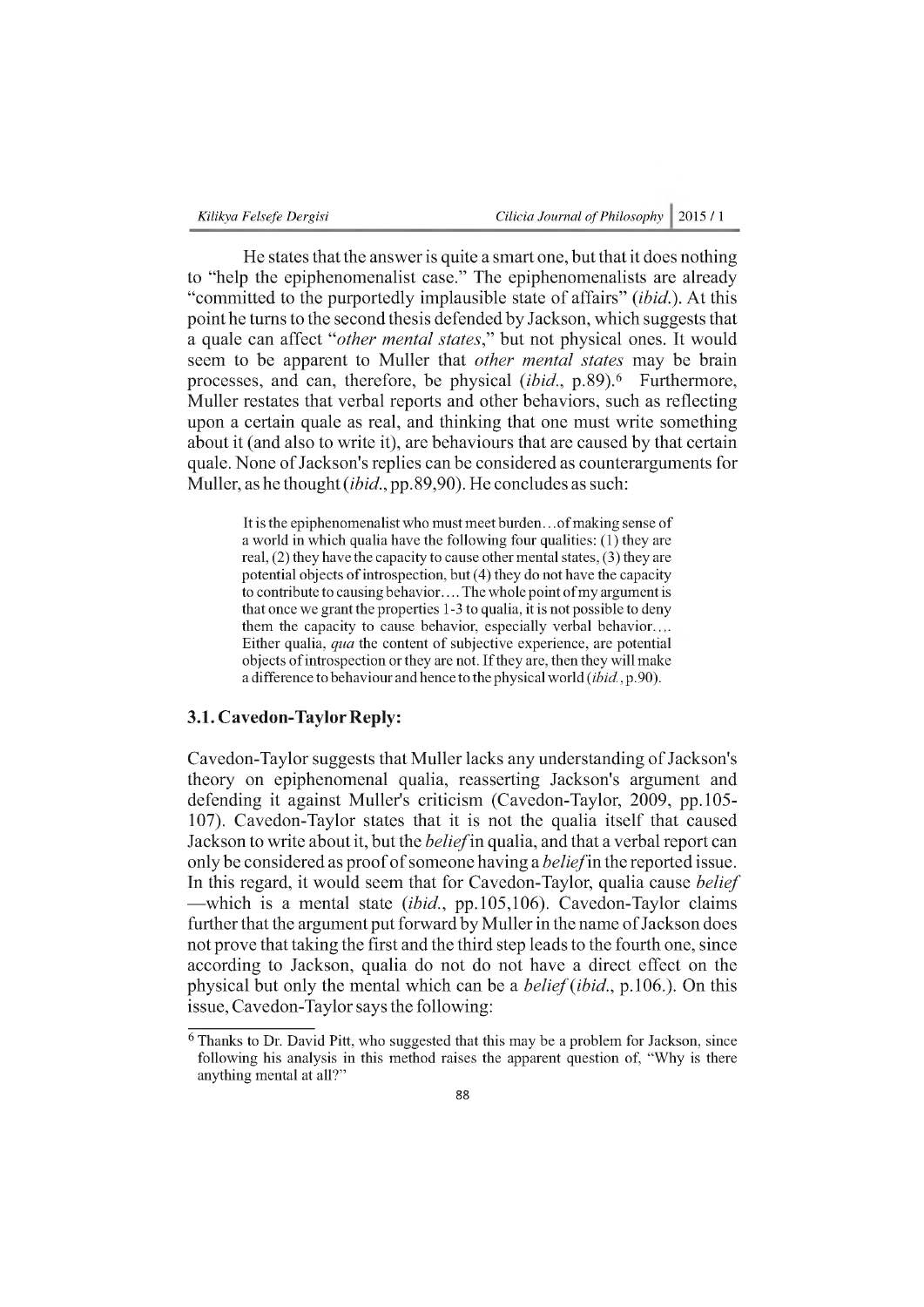Since Jackson's view is not that qualia are inefficacious *full stop,* he is free to hold that it is the mental effects of qualia (possibly a higher-order belief state, say) which are the direct cause of any [verbal] assertion of qualia's existence *(ibid.,* p.107).

He further stresses that there may be some objections to this from a non-epiphenomenalist perspective. In the response given by Cavedon-Taylor, qualia are seen to "contribute" to a causal chain, although Jackson does not say the opposite, but implies rather that qualia do not have a *direct* effect. It can be that qualia are "direct cause[s] of other mental states," but not a physical state, such as behavior (ibid.).

# 3.2. Muller vs. Cavedon-Taylor:

Muller, in various replies to Cavedon-Taylor's objection (Muller, 2009, pp.109-112), says that his view indicates that if something is causally inert, in terms of it not being the cause any physical thing, if we destroy it, nothing physical changes. That said, it would seem that if qualia causes some beliefs, and those beliefs cause physical things, then removing qualia would bring about change to a physical phenomenon *(ibid.,* p.110).

Furthermore, Muller makes the claim that Cavedon-Taylor's reply puts at risk or even destroys Jackson's knowledge argument. If we say that there are beliefs about qualia in Jackson's head, Mary, who knows every physical phenomenon about neurophysiology and other sciences — and let us suppose her knowledge is extended enough to know Jackson's brain of 1982— would of course know of the existence of an article about qualia that attacks physicalism. Moving on from this, she would also know that a certain belief about a quale exists, and if traced back, one would achieve a quale as a source *(ibid.,* p.111).

Another thing that is apparent according to Muller is that a belief should be a brain process that is possibly physical, in that "there are many, many causal and relational facts about beliefs and since they have functional roles, it seems clear that beliefs must count as physical according to the qualia epiphenomenalist" *(ibid.,* p.110). It is more than clear, for Muller, that if a belief about a quale has its causal source as the quale itself, then it can be assumed that the quale caused a belief that might then be physical *(ibid.,* pp.111,112).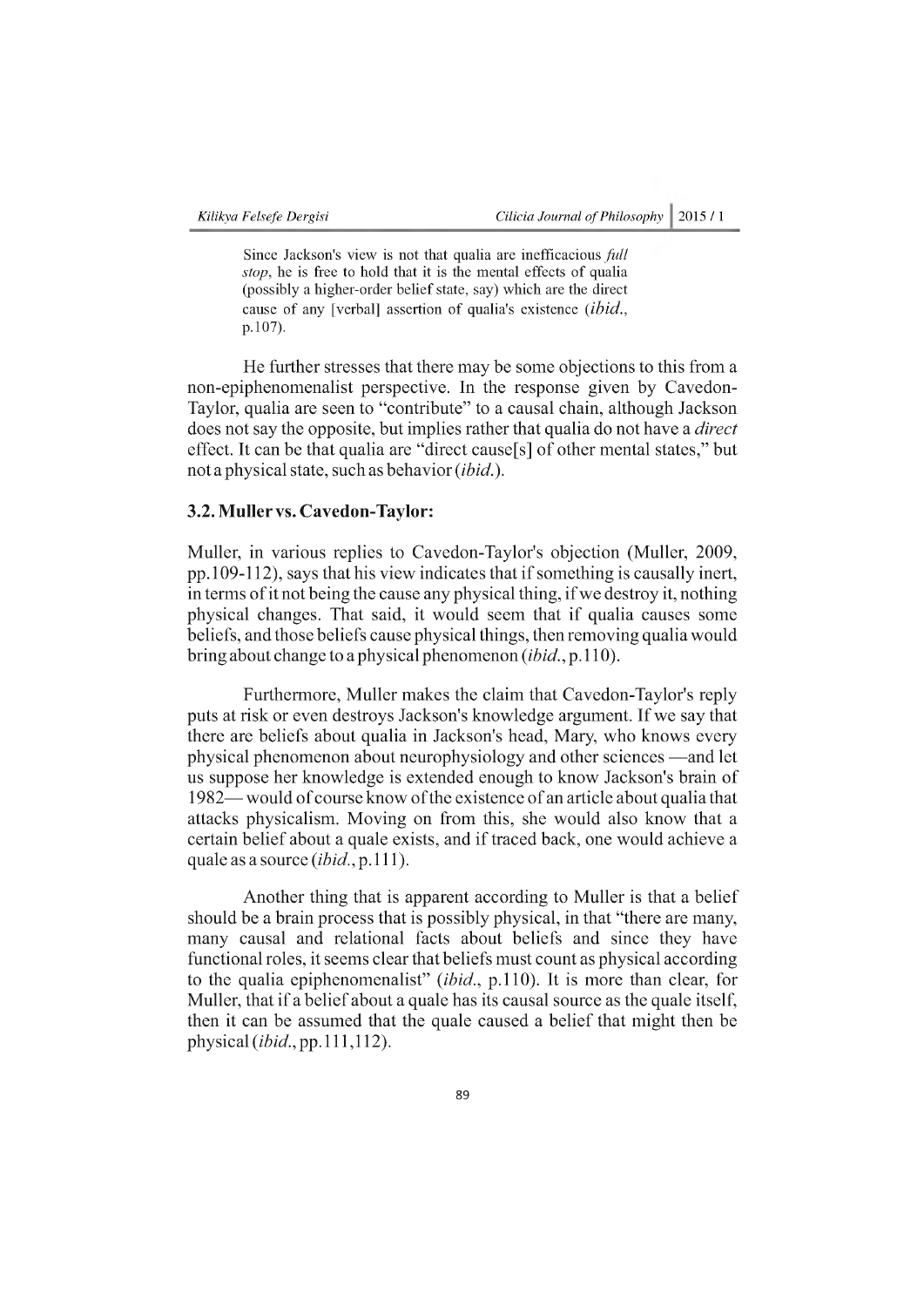| Kilikya Felsefe Dergisi | Cilicia Journal of Philosophy 2015 / 1 |  |
|-------------------------|----------------------------------------|--|
|-------------------------|----------------------------------------|--|

However, the discussion about beliefs and their level of connection to qualia is a problematic one. In the following section I will discuss *a version* of the epistemic argument related to qualia epiphenomenalism.

## 4. Intentionality-based Epistemic Argument:

Epistemic arguments in the present context are ones that threaten the epiphenomenal position related to qualia, and while these are few in number, I will follow Dwayne Moore in considering what can be referred to as the intentionality-based epistemic argument, which states that:

Since qualitative properties [(qualia)] are not causally efficacious they play no role in bringing about the instantiation of intentional properties in the subject, such as beliefs/memories about those qualitative properties. Therefore, beliefs/memories about epiphenomenal qualitative properties are unjustified and possibly false. Since beliefs/memories must be both true and justified in order to count as knowledge, these beliefs/memories about epiphenomenal qualitative properties cannot be counted as knowledge, and these epiphenomenal qualitative properties cannot be known" (Moore, 2012, p.401.).

However, it would be very odd to say that a pineapple is sweet without knowing that it is sweet *(ibid.).* If nothing can be known about qualia, how do we know that qualia exist? Proponents of the epiphenomenalism of qualia must account for this argument, and some responses some responses have been made to the intentionality-based epistemic argument. Of these, the two presented by Moore are possibly the most important.

The first (1) is referred to as 'the common underlying cause reply,' which states that "epiphenomenal qualitative properties supervene (with nomological or metaphysical force) on the physical" *(ibid.).* In this sense, qualia are related to the physical, but do not cause the physical. This relationship is derivable from the same common underlying physical cause and therefore there is no epistemic problem of any kind *(ibid.,* p.402). As a result, there are several versions of this approach of which Moore talks about three. Jackson (i) would articulate that pain and the behavioral response corresponding to the pain are caused by the same source, just as the images of a film are caused by the same source: the projector. The individual images do not affect one another; however there is a common underlying cause. Staudacher (ii) modifies this view, stating that there are 'direct' and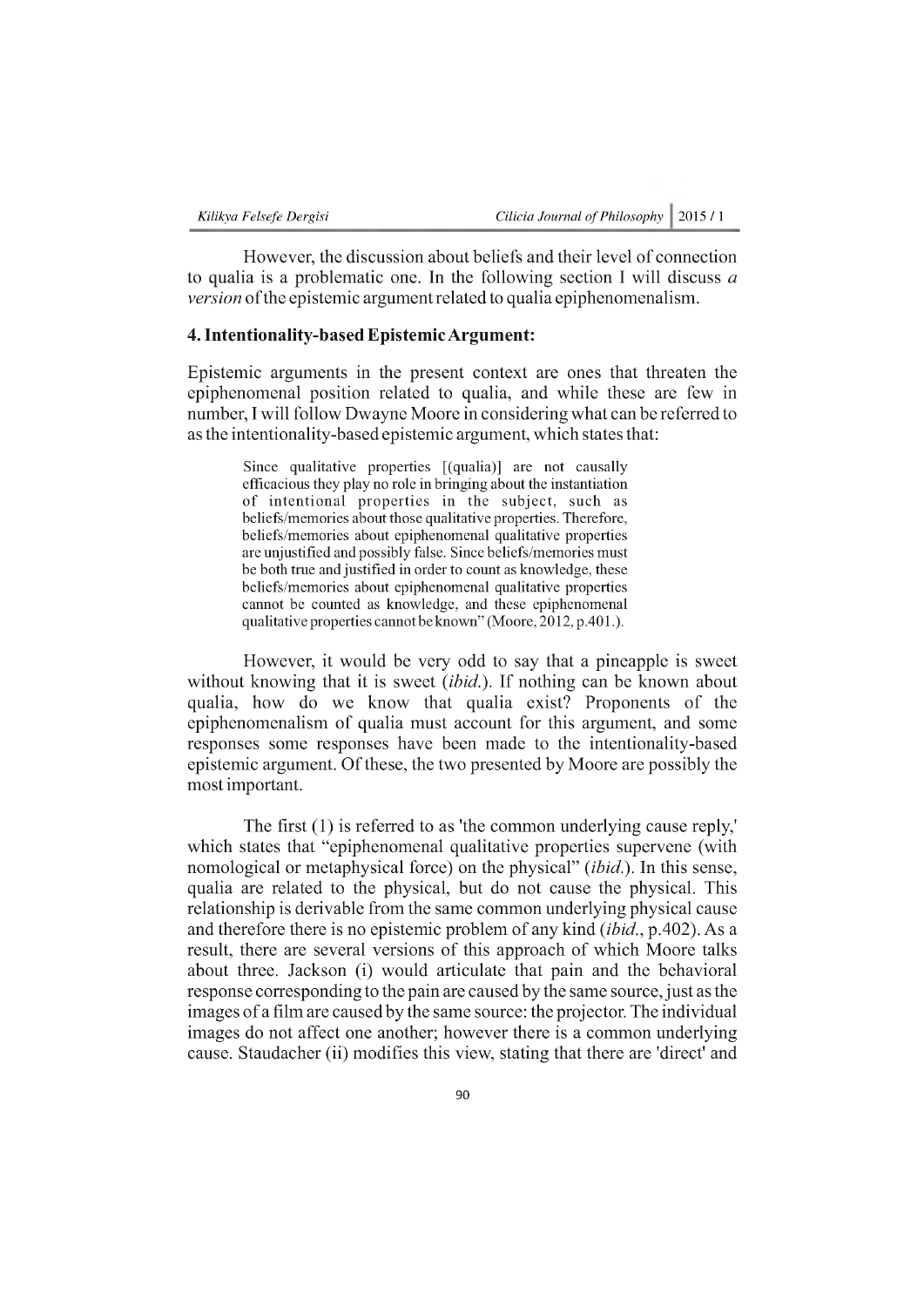'indirect' causes. While a direct cause signifies an "immediate" or "chain" causality, an indirect cause signifies a common cause. In this regard, it can be said that an "indirect causal relationship" exists between qualia and beliefs (or memories) about the qualia, with the former being the indirect cause of the latter *(ibid.).* This leads to a counterfactual dependence in which there is no room for epistemic concern, such that "the belief would not have arisen if the fact hadn't obtained" (Robinson in *ibid.).* This provides us with justification for our belief that we are, let us say, in pain; although it must be stated, according to Gadenne, that (iii) if we are to talk about the role of qualia as an indirect cause of beliefs or memories about those qualia, then we must state that "there is a sufficiently stringent necessity relation from the physical cause to the qualitative properties" *(ibid.).* Gadenne states that when  $P_1$  (physical cause) occurs,  $M_1$  (particular quale) necessarily occurs  $({\rm "P}_{1} \rightarrow {\rm M}_{1} \rm")$  *(ibid., p.403).* Therefore "'if *Q* [the qualitative property] had not occurred,  $P<sub>2</sub>$  [the effect] would not have occurred in the given situation.' (Gadenne in *ibid.)* is necessarily true" (*ibid*.).7 It is, thus, necessary that you experience pain only when you are in pain since the supervenience suggests a nomological dependence *(ibid.).*

In spite of these articulations in response to the intentional epistemic argument, Moore believes that the argument still holds. Even the most modified version, as it is, is problematic. Moore reaffirms the gap that exists between the belief or memory of a quale and the occurrence of the quale itself, and refers to Dennett, according to whom, since epiphenomenal qualia have no efficacy there is no reason to deny that they "cease ... to appear ... or run ten years behind, while everything else ... remain[s] the same" *(ibid.,* p.404). In this sense, I may have a belief about my pain at a recent time, but it may have taken place years ago, which is quite odd. Against such thought experiments, one may consider that Gadenne's solution works, and it seems it does. Since there needs to be a supervenience relation between the physical cause and the corresponding quale, Dennetttype thought experiments can be solved due to the fact that the relation between the quale and the physical cause is strong, which ensures that whenever the effect takes place, so does the corresponding quale. However, the impact or strength of that supervenience relation raises a question, which, for Moore, is whether this necessary relation is nomologically necessary or metaphysically necessary. The answer should fall on the side of nomological necessity, since there are some thought experiments upon

 $\sqrt{7}$  Emphasis and brackets ([1]) as they appear in the original.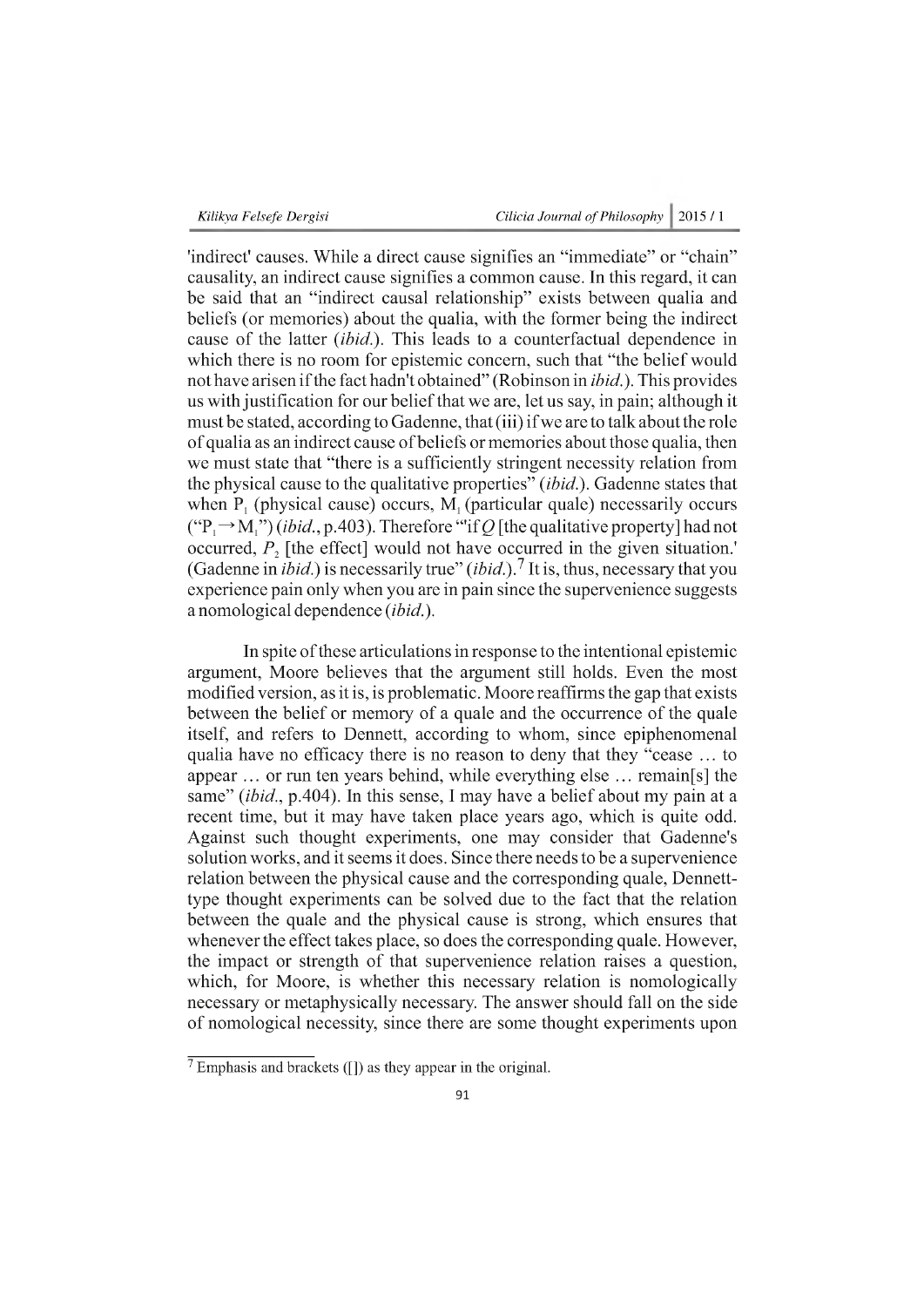which certain ideas are based, such as 'the zombie arguments,' or 'the inverted qualia arguments,' which refer to possible worlds in which the aforementioned supervenience does not hold. The supervenience relation in question must be nomologically necessary, although if this is the case, one can argue for the metaphysical possibility of philosophical zombies or of inverted qualitative properties, which is quite a dilemma *(ibid.).*

William Robinson seems to have come up with a mechanism to escape these kinds of counterarguments, stating that some "nomologically distinct" possible worlds may be feasible in which belief about a pain exists without there being any such corresponding quale. That said, in the actual world such a demarcation between qualia and corresponding beliefs does not exist, and so there being such a nomologically distinct possible world does not necessitate or suggest that the actual world stands in a likely position. In this regard, there is no epistemic problem in our world related to beliefs about qualia in the presence of a common underlying physical cause of a sort *(ibid.,* pp.404,405).

Moving on, Moore thinks that such a response to the intentional epistemic argument is flawed in two ways. First, (a) he claims that it does not account for epistemic luck, and suggests that the Robinson approach has "an unreliable epistemic mechanism" (ibid., p.405). Consider a 'nomologically distinct' possible world in which the physical cause  $P''$ effects both the belief that I am in pain and the experience of itchiness (Mx). In these terms, also suppose that there exists a law that asserts that when the physical effect of the  $P_i$  kind takes place, itchiness follows. In this regard, the following counterfactual statement should necessarily be true in that world: "Had itchiness not occurred the belief that I was in pain would not have occurred" *(ibid.)*. Moore says this is analogous to the strategy that proponents of epiphenomenalism take in this world, and so, the fact that "'the cause of the belief is the cause of the qualitative property'" does not correspond to any knowledge in that world, which would suggest that the same would be true in this world *(ibid.)*. Saying that there are numerous metaphysically possible worlds in which the belief of pain is accompanied by all sorts of distinct experiences or experiential facts (such as of itchiness, as above) is to say that in one possible world the belief of being in pain comes from the same physical source as of the experience of pain would be no more than epistemic luck. In this regard, In this regard, this unreliable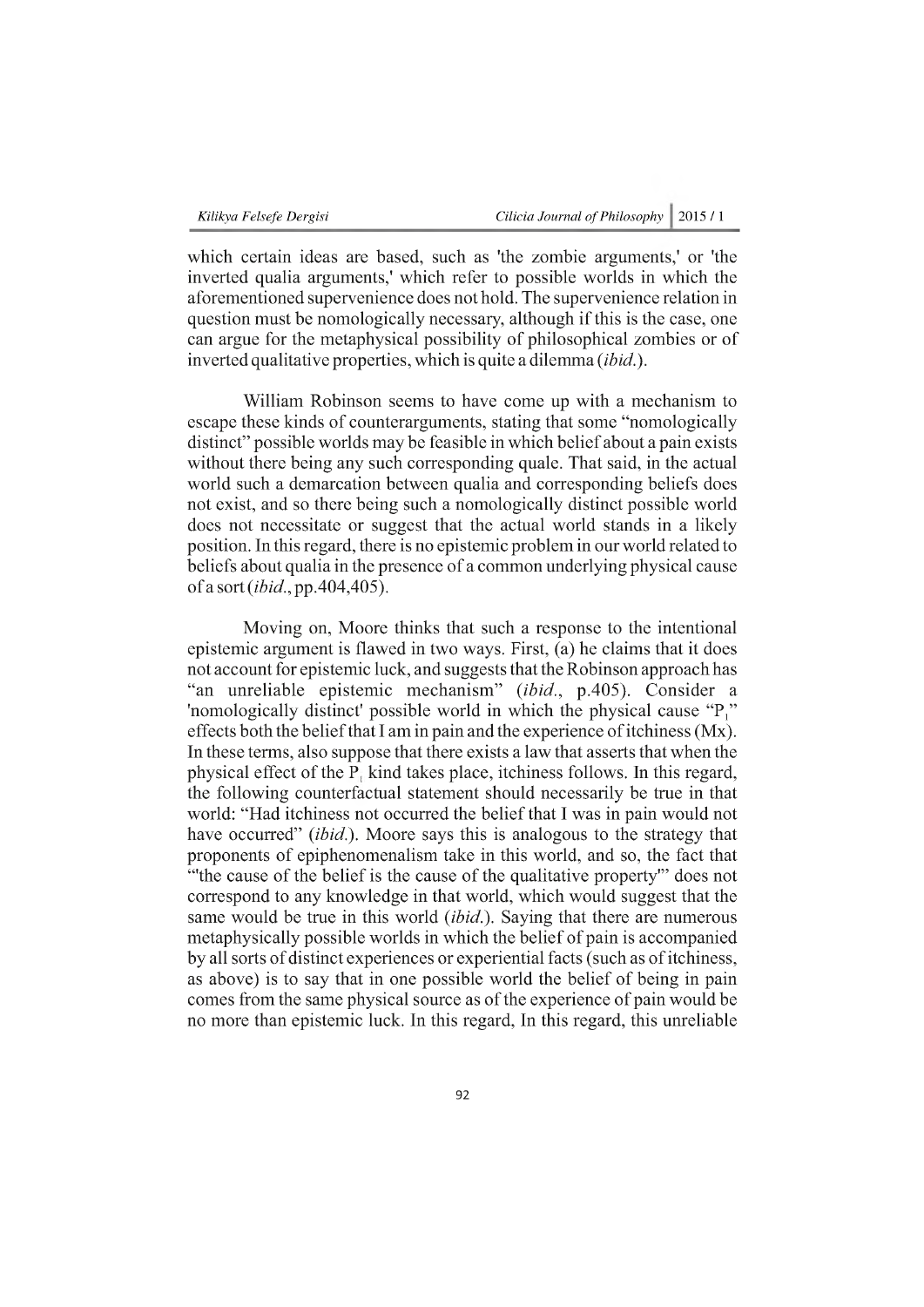mechanism is just subject to epistemic luck objection, and the argument that we cannot know we are in pain if epiphenomenalism is true still holds *(ibid.,* pp.405,406).

The second (b) problem with Robinson's model is that, according to Robinson, for one to account for the belief about a pain, it must be followed by pain, which demands such alaw as  $P_1 \rightarrow M_1$ . That said, in order for it to hold, there must be a real-time MRI machine (which we do not have right now). Yet, even if such a machine existed, one needs to remember the earlier instances of such things to make it into a law, and since memory lacks causal efficacy in epiphenomenalism, there is no way for such a law to be articulated *(ibid.,* p.406).8

The second response to the intentionality based epistemic argument (2) is related to 'physical-effect epiphenomenalism,' which states that qualia do not have the causal power to affect anything physical, but do have causal efficacy to affect the mental. From this perspective, a given quale can be the reason for there being a belief about it, and this ensures that there will be no epistemic problem, since the justification of beliefs is the corresponding qualia *(ibid.,* p.407). Here, according to Moore, the central decisive question is "whether these intentional properties are reducible to functional/physical properties or not" (ibid.). Some, like Chalmers, believe that beliefs about qualia are not reducible to functional/physical properties since they are partly composed of the qualitative properties. If they were to be irreducible, then certain problems would arise.

It can be said that if qualia are to affect certain intentional properties (such as beliefs about certain qualia), and if those intentional properties are epiphenomenal in terms of their physical effects, then how can one account for certain behaviors, such as utterances related to beliefs about qualia? This raises a problem, in that it is odd to claim that a certain intentional property can be considered as knowledge, but that its corresponding utterance cannot. For Moore, this can even lead to solipsism of a kind *(ibid.* p.408). Even though it is strange, a proponent of epiphenomenalism can still argue for physical-effect epiphenomenalism and can still claim that the justification of an intentional property is to be in the corresponding quale. That said, this is not possible since, as declared earlier, to avoid certain problems a qualia epiphenomenalist would say that the intentional property 8

 $\sqrt[8]{8}$  I consider this response to be the weaker one, since you do not need to be an epiphenomenalist about memory in order to be an epiphenomenalist about qualia.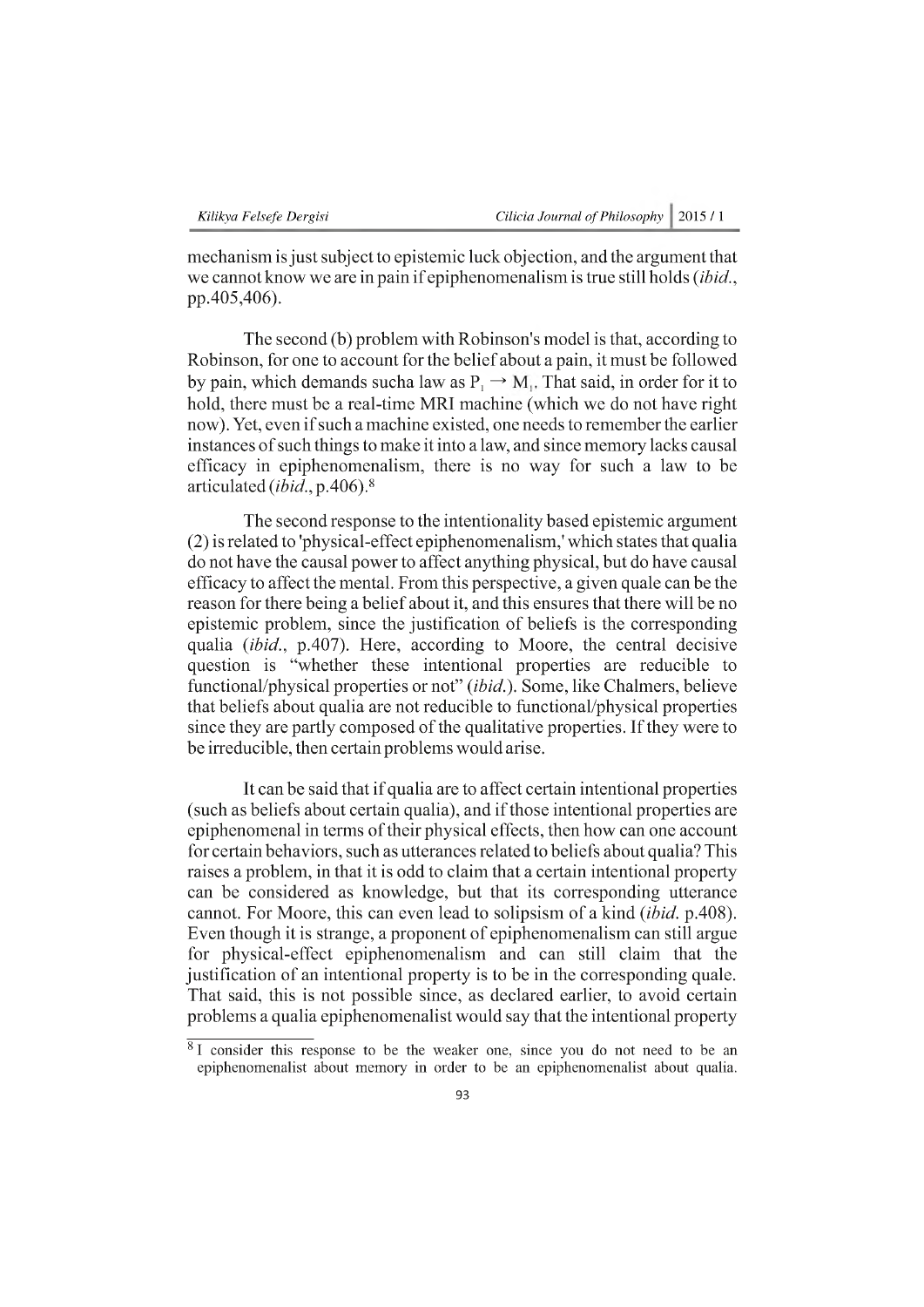supervenes on a physical event, "which, according to the causal exclusion principle accepted by the qualia epiphenomenalist, excludes the [quale] ... from being counted as a cause of [the corresponding intentional property] ..." (*ibid*). But what if we reduce intentional properties to play physical/functional roles? On this occasion, one can say that intentional properties may play causal roles, but still the problem of what brings about those intentional properties is evident. If it is not the corresponding qualia, then one can say that such non-related intentional properties lack justification, since qualia do not count as one, and the intentional epistemic argument again arises *(ibid.* p.409). One may argue that "it is not necessary for one to *know* about the existence of a connection to the common cause for justification. There must be a common cause, and (maybe contingent) causal relations that are reliable,"9 although such argument may not work on some intentional properties/states about a certain quale since it is unique to oneself and has, as I believe, some distinct references as of its justification. Belief content can be said to be distinct from qualia content but that is not always the way things are. One can argue for the following: Let (a) be a belief about two qualia that is "the (i) greenness of the apple in front of me is *like* the (ii) greenness of the eyes of my girlfriend." By its very nature, every quale is unique but if you take a quale like (i) and an intentional state like (a), the two, (a) and (i) are inevitably connected. When you perceive the green apple, you instantly (although the timing does not actually matter so much) refer to another quale (ii) and form a belief that is connected and is contingently (since that is not always the case for every single quale and belief about a corresponding quale) affecting the *content* of the quale (i), so that the quale (i) is more unique than you would expect under normal circumstances. In this case when you have a qualitative experience, you refer inevitably to an intentional state since the quale *implies* the intentional state. What is more, without (a), (i) cannot exist, because the greenness of the apple is like the greenness of the eyes of my girlfriend. It is not a regular greenness, so (i) actually refers to the greenness, which is like the greenness of the eyes of my girlfriend, of the apple. In this situation, there seems to be a strong connection between (i) and (a), in that

<sup>9</sup> Thanks to Dr. David Pitt for his criticisms of my position suggesting that justification is possible (in this context) without reference to the thing (or entity) that is supposed to be known (in the sense posited above, again). He suggested that there may be other processes that co-exist and thus okay for justification.